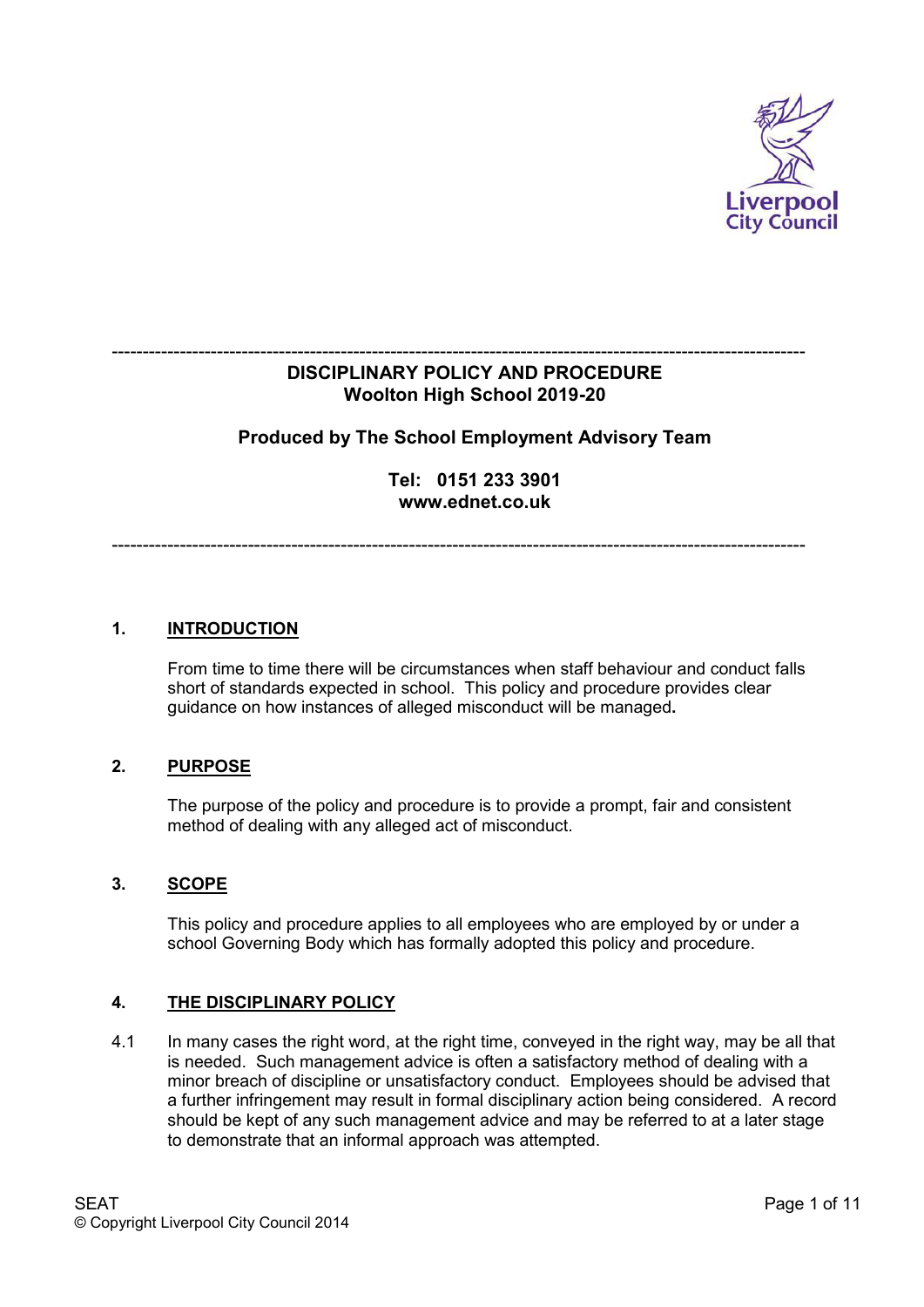- 4.2 No disciplinary sanction should be issued against any employee until the case has been sufficiently investigated, unless the matter is being managed, by agreement, under paragraph 4.7.
- 4.3 Where an employee is unable, or is unwilling, to attend a meeting or hearing, that meeting or hearing may proceed after all factors are taken into consideration. In the case of a Hearing a decision can be made on the basis of evidence available at that time.
- 4.4 At all stages of the formal procedure the employee has the right to request to be accompanied at meetings by an appropriate companion, provided their presence would not prejudice the meeting or otherwise be a clear conflict of interest.

The companion may be:

- a fellow employee (ie another of the employer's employees)
- an official employed by a trade union
- a workplace trade union representative, as long as they have been reasonably certified in writing by their union as having experience of, or having received training in, acting as a worker's companion at disciplinary or grievance hearings.

If the companion cannot attend a meeting on a proposed date, the employee can suggest an alternative time and date so long as it is reasonable and it is not more than five working days after the original date.

No third party representatives are entitled to attend meetings (eg Solicitors, family members).

- 4.5 All those involved in any aspect of the Disciplinary Procedure will treat all information in connection with the case as strictly confidential.
- 4.6 Where an allegation of misconduct or gross misconduct involves any police enquiries then there is no requirement to await the outcomes of those enquiries before undertaking and completing any management investigation and disciplinary process, unless explicitly advised not to by the police.
- 4.7 If, at any stage of the Disciplinary Procedure an employee accepts that his / her actions constitute misconduct and dismissal is an unlikely outcome, then a disciplinary sanction may be issued without recourse to a formal disciplinary hearing, if management and the employee agree that this is an acceptable way forward. The sanction issued must be reasonable in the circumstances. In such circumstances there will be no right of appeal.

## **THE PROCEDURE**

#### **5. PRINCIPLES**

- 5.1 The head teacher or other appropriate person instructed by him or her will have authority to act as investigating officer. It is the role of the investigating officer to explore allegations of misconduct and to present the findings of such investigation if necessary.
- 5.2 Where an allegation is received against the head teacher it is the responsibility of the Chair of Governors to act as or appoint an appropriate investigating officer.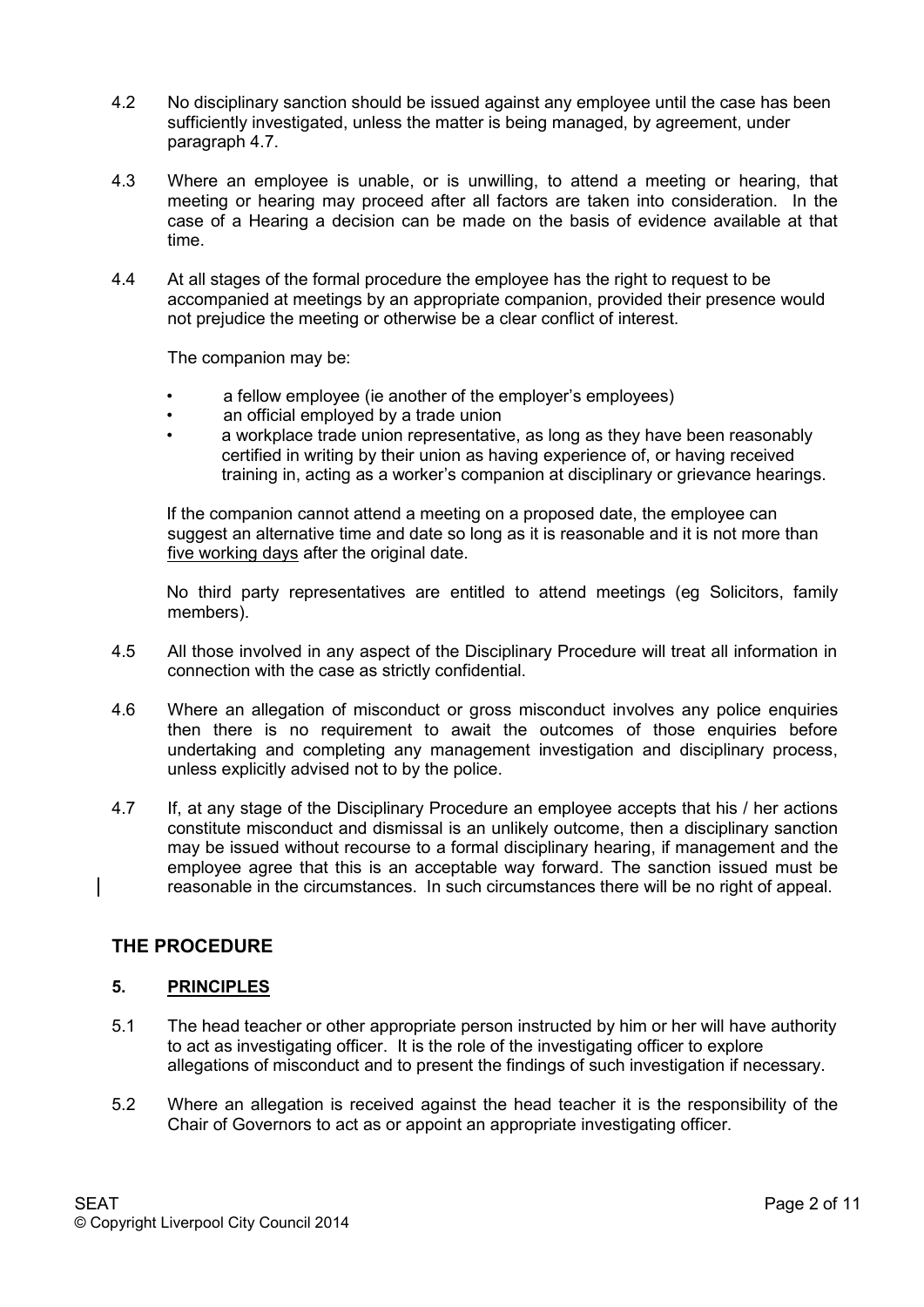- 5.3 Provision exists within the financial regulations of the City Council for the Internal Audit Service to conduct investigations where financial irregularities are suspected. Nothing in this procedure will be deemed to contradict this authority.
- 5.4 Where disciplinary action is being considered against an employee who is a trade union representative the normal disciplinary procedure should be followed. Depending on the circumstances, it is advisable to give notification of the matter at an early stage to an official employed by the union, after obtaining the employee's agreement.
- 5.5 Where an employee raises a grievance during a disciplinary process the disciplinary process may be temporarily suspended in order to deal with the grievance. Where the grievance and disciplinary cases are related it may be appropriate to deal with both issues concurrently.

### **6. INVESTIGATION**

- 6.1 Upon receipt of an allegation concerning the conduct of an employee, arrangements should be made for the issue to be investigated by an officer who has preferably no prior involvement in any of the case. It is important to carry out necessary investigations of potential disciplinary matters without unreasonable delay to establish the facts of the case.
- 6.2 All employees are required to co-operate fully with the investigating officer to ensure that the investigation can be completed as swiftly and thoroughly as possible.
- 6.3 It is the decision of the investigating officer what information is relevant to the case. The gathering of evidence may entail carrying out interviews with the employee concerned and third parties such as witnesses, colleagues and managers, as well as analysing written records and any other available information. All witness interview notes will be taken, shared with the individual for accuracy and signed and dated. Witnesses may be asked to provide their comments in the form of signed and dated statement(s) as well as or instead of attending an investigatory interview.
- 6.4 Interviewing Children as Witnesses.
	- 6.4.1 Safeguarding the welfare of children must be the highest priority during any investigation and if it is deemed necessary to interview children relevant National guidance issued by the appropriate bodies should be consulted at all times.
	- 6.4.2 Children should not be asked to attend disciplinary hearings.
- 6.5 At the conclusion of the investigation, the investigating officer will determine if there are reasonable grounds to proceed to a disciplinary hearing.

# **7. NO CASE TO ANSWER**

7.1 Where the investigating officer determines that the evidence collated does not support the need to proceed to a hearing, no reference will be made to the issue on the employee's personnel file and for all allegations, other than those of a safeguarding nature, documents collated as part of the investigation will be destroyed. The employee will be advised accordingly in writing and, if suspended, the employee will return to duty as soon as is reasonably practicable.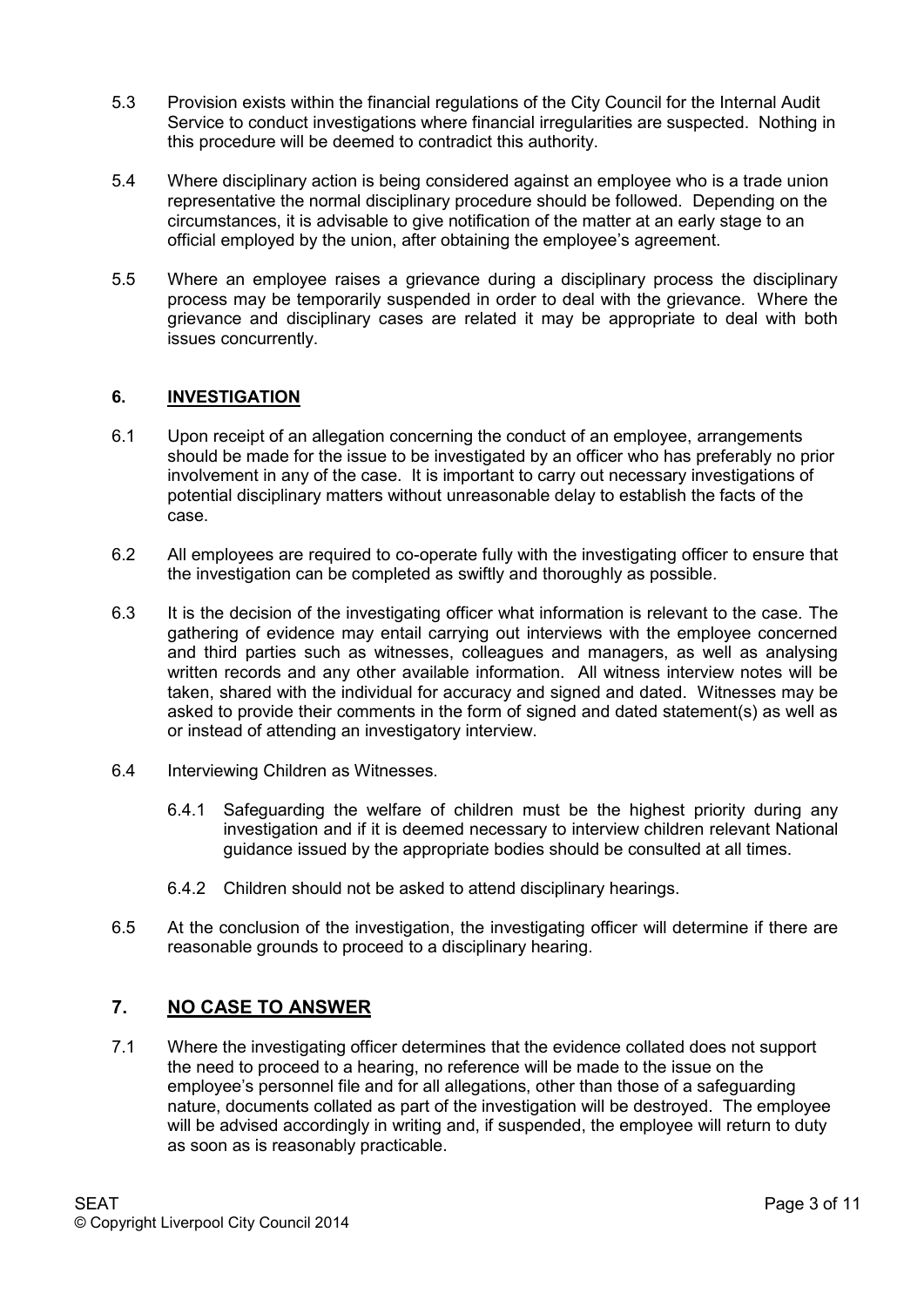7.2 Where the allegations relate to safeguarding a clear and comprehensive summary of the allegations made, details of how the allegation was followed up and resolved, and a note of any action taken and decisions reached, will be kept on the employee's confidential personnel file. A copy of the information will be provided to the employee concerned. The record should be retained at least until the employee has reached normal retirement age or for a period of 10 years from the date of the allegation if that is longer.

## **8. GROSS MISCONDUCT**

- 8.1 It is the responsibility of the investigating officer to consider at what level the allegation(s) should be considered. Only allegations considered as gross misconduct may result in summary dismissal (ie dismissal without notice).
- 8.2 The following is a **non-exhaustive** list of matters which the School considers may amount to gross misconduct:
	- (a) Conduct that is likely to bring the School into disrepute
	- (b) Conduct giving rise to any Child Protection issue
	- (c) A serious breach of any relevant code of conduct or professional standards
	- (d) Theft
	- (e) Malicious or wilful damage to any property
	- (f) Falsifying any documents whether for personal gain or not
	- (g) Ordering any goods or services on behalf of the School from a supplier in which you or a relative have a personal interest (whether financial or not) without declaring that interest and without the permission of the Governors' Finance Committee
	- (h) Dishonesty
	- (i) Violence to any person
	- (j) Inappropriately restraining a pupil
	- (k) Abusive threatening or offensive language or behaviour to any person
	- (l) Unlawful discrimination or harassment
	- (m) Bullying
	- (n) Deliberate refusal to carry out a lawful, reasonable or safe instruction
	- (o) Absence from work without leave or reasonable explanation
	- (p) Disclosing the contents of any live examination paper or assessment in advance to any pupil or parent
	- (q) Concealing any actual or attempted cheating by any pupil or colleague
	- (r) Attending work or undertaking duties whilst under the influence of alcohol or unlawful drugs
	- (s) Misuse of the School's ICT (including internet and email access) to view or distribute obscene, pornographic, defamatory or otherwise unacceptable material
	- (t) Supplying personal contact details to a pupil without express authorisation from the Headteacher
	- (u) Interacting with a pupil online out of school hours other than through the Managed Learning Environment
	- (v) Making any sexual or romantic contact with any pupil whatever the age of the pupil
	- (w) Breaching confidentiality or data protection obligations
	- (x) Covert recording of any meetings without the knowledge or consent of all persons present
	- (y) Serious breach of health and safety procedures
	- (z) Serious negligence (whether or not leading to any actual loss)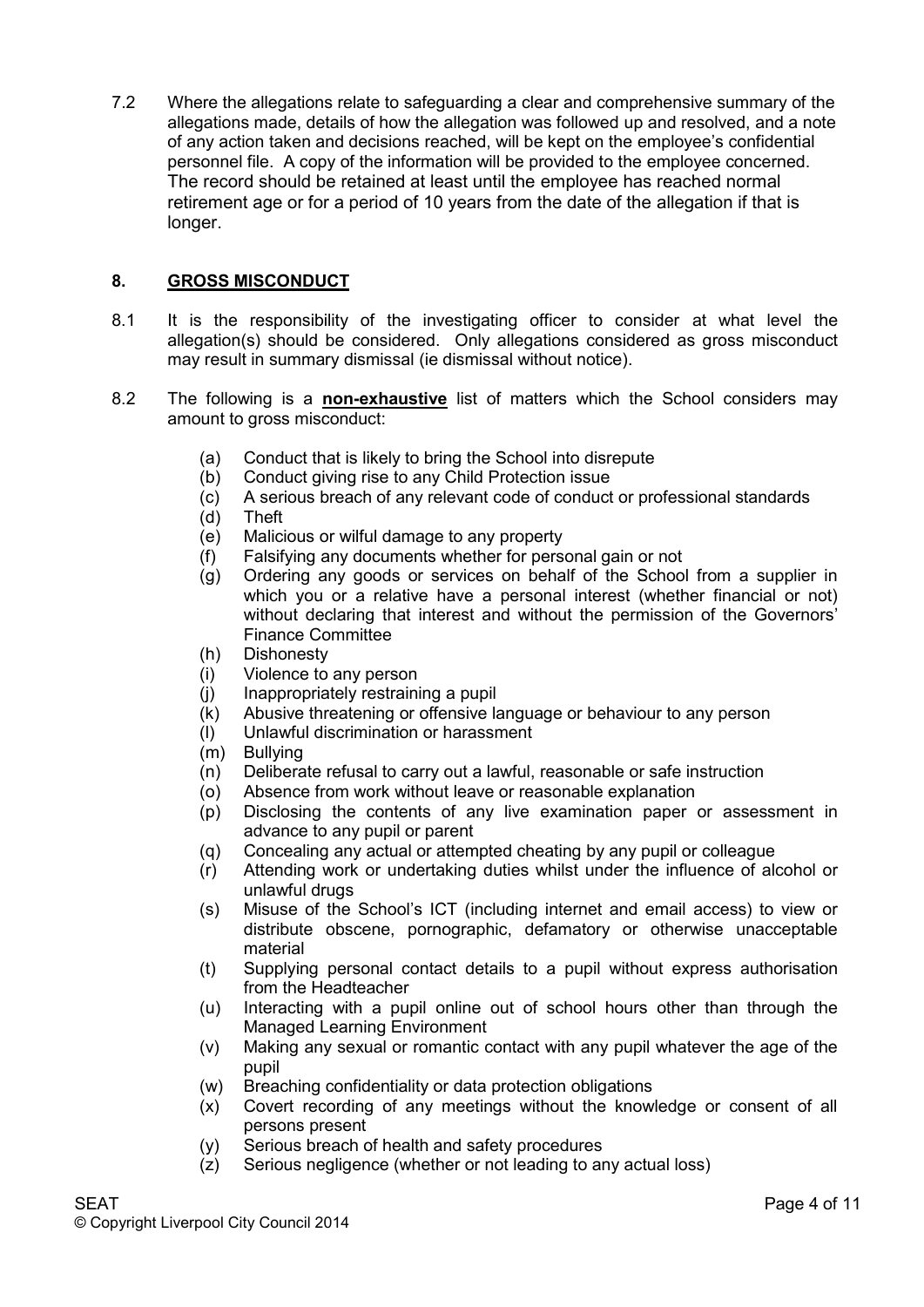- (aa) Criminal activity pertinent to employment
- (bb) Making a false, malicious or vexatious allegation against the School, a parent, pupil, colleague or governor

## **9. SUSPENSION**

- 9.1 An employee should not automatically be suspended when an allegation of gross misconduct is made.
- 9.2 Initial consideration should show that if proven the allegation(s) would be regarded as so serious that it would cast doubt on the suitability of the employee for continued employment. Suspension may be considered at any time during the investigation should information warranting suspension be obtained.
- 9.3 Whenever possible the employee should be suspended at a meeting with an appropriate manager or governor, and should be allowed to be accompanied by a trade union representative. Where a representative is not available to attend a meeting, the suspension will still go ahead. Suspension will be confirmed in writing.
- 9.4 There may be occasions, depending on the circumstances, when suspension is not imposed. To inform this decision the investigating officer will consider whether the employee's continued presence in the normal workplace, or elsewhere, could hinder a fair and proper investigation.
- 9.5 The suspension itself is not a form of disciplinary action, nor is it part of the investigation. Therefore, the suspending manager / governor is not prevented from being involved at a subsequent stage of this procedure.
- 9.6 In cases where a period of suspension is considered necessary, this period should be as brief as possible. The situation should be reviewed regularly and, if information is found that suggests the allegations are not as serious as initially determined, suspension should be lifted.

### **10. DISCIPLINARY HEARING**

- 10.1 Once a decision is taken that a disciplinary hearing is required the employee should be invited in writing to the hearing and given at least five working days notice of the date of the hearing.
- 10.2 In the situation where the governing body of a school has delegated authority to the head teacher under regulation 4 of the School Staffing (England) Regulations 2009 he or she, where he or she has not been previously involved, may hear the case and decide an appropriate sanction.
- 10.3 Where the head teacher has been previously involved or the authority to give appropriate consideration as not been delegated, any disciplinary decision will be considered by a committee of governors consisting of not less than three governors. However, where this is not possible the committee may comprise two governors who will have delegated authority to determine an appropriate outcome.
- 10.4 For any meeting convened to consider the dismissal of an employee in a community or voluntary controlled school under these procedures, the Director of the appropriate department within the Local Authority, or their nominee, is entitled to attend. In the case of voluntary aided or foundation schools, with full delegation, this will apply where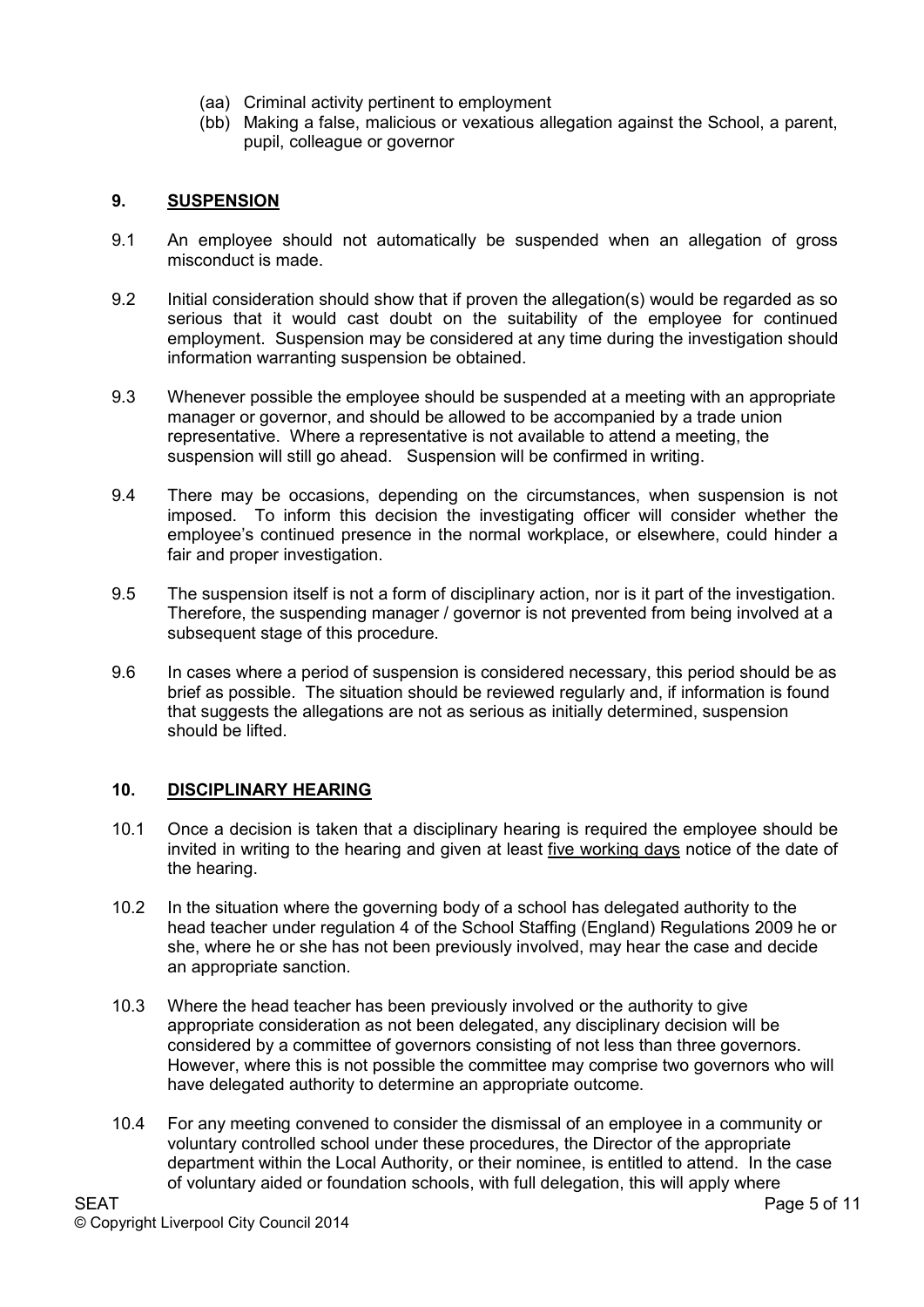advisory rights have been accorded to the Director. Where advisory rights have been accorded to the Diocese or Arch Diocese, a diocesan or arch-diocesan officer will be invited to attend.

- 10.5 All relevant information and details of possible consequences should be provided to the employee and the committee/head teacher by the investigating officer at least five working days before the meeting. Notification of the meeting should include details of the time, date and venue and should advise the employee of their right to representation. At this time the investigating officer will identify any witnesses who may appear.
- 10.6 If the employee wishes to refer to documents / evidence as part of their representations at the disciplinary hearing these papers must be shared with all parties no less than three working days before the hearing.
- 10.7 The investigating officer shall present their findings to the committee/head teacher and shall be entitled to call witnesses as necessary. The employee should be allowed to set out their case and answer any allegations that have been made. The employee should also be given a reasonable opportunity to ask questions, present evidence and call relevant witnesses. They should also be given opportunity to raise points about any information provided by witnesses.
- 10.8 The committee/head teacher will consider all representations to them and will inform all parties of their decision within five working days. The committee/head teacher will be responsible for ensuring that the decision is one taken on reasonable grounds and is fair.
- 10.9 If the committee/ head teacher believe that further investigations are required the hearing may be adjourned so that other information can be sought. Any further evidence produced as a result of these investigations will be shared five working days prior to the date of the reconvened hearing. The employee will be given the opportunity to respond to any further evidence produced as a result of these investigations.
- 10.10 Where an employee is persistently unable, or unwilling without good cause, to attend a disciplinary hearing the employer shall consider all the facts and come to a reasonable decision on how to proceed. Where an employee continues to be unavailable to attend a meeting the employer may conclude that a decision will be made on the evidence available.

### **11. HEARING OUTCOMES**

### *11.1 No Sanction*

 If, after hearing all the relevant facts of the case, the decision of the Committee / head teacher is that no sanction is to be issued, this must be communicated in writing to the individual.

### *11.2 Verbal Warning*

In cases of minor misconduct, a verbal warning may be issued. The warning will be expunged from the disciplinary record after the completion of six months' satisfactory service from the date of confirmation of the warning. The employee should be informed of the potential consequence of further misconduct.

#### *11.3 Written Warning*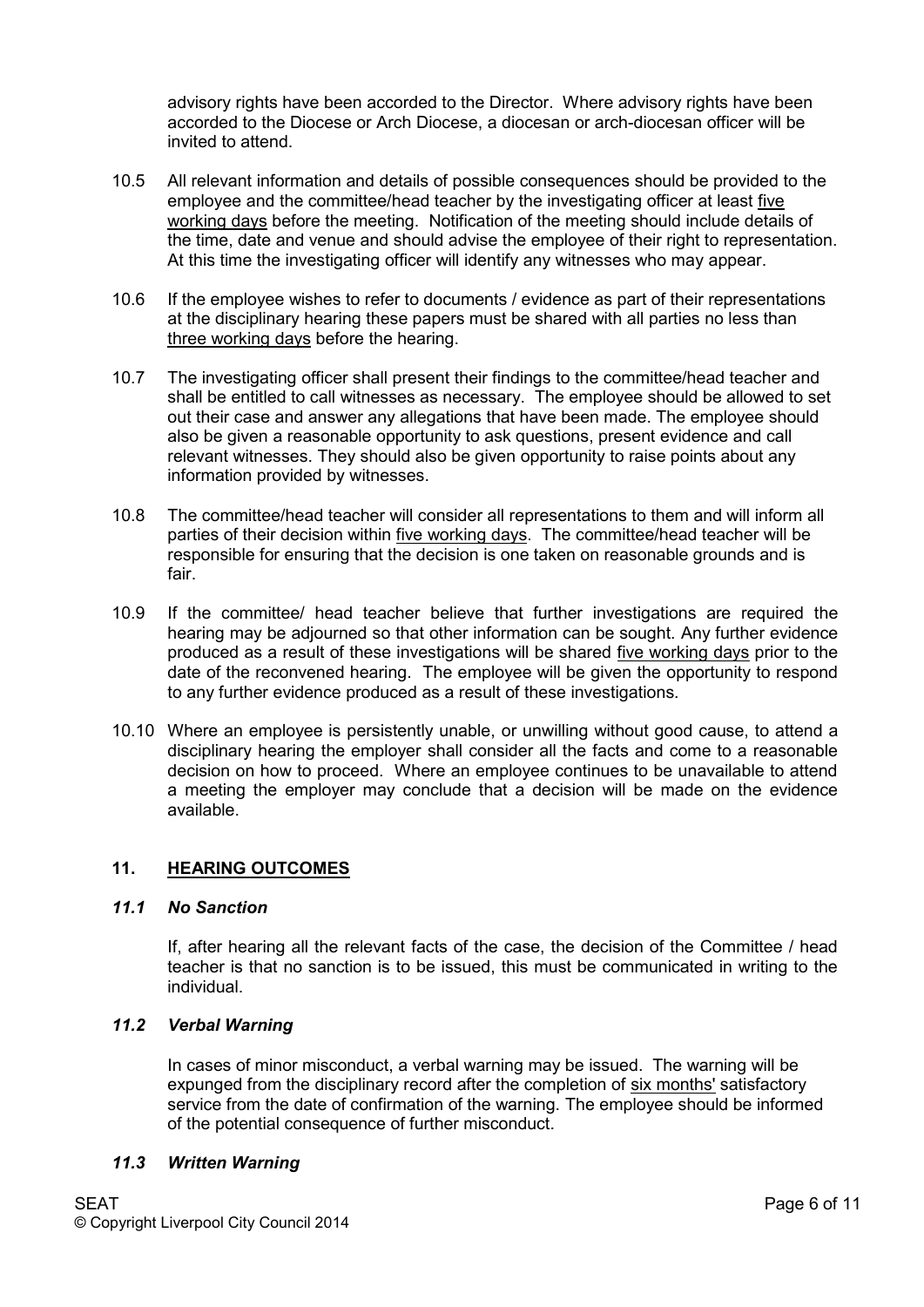In cases of misconduct, employees may be given a written warning. The warning will be expunged from the disciplinary record after the completion of nine months' satisfactory service from the date of confirmation of the warning. The employee should be informed of the potential consequence of further misconduct.

### *11.4 Final Written Warning*

 If serious misconduct occurs or there is no improvement following the issue of a written warning, a final written warning may be issued. It will make clear to the employee that any further misconduct may result in dismissal. This warning will be expunged from the disciplinary record after the completion of twelve months' satisfactory service from the date of confirmation of the warning.

11.5 In exceptional circumstances the term of a formal disciplinary warning may be up to twice the period stated above. The head teacher or governors exercising this discretion should make clear to the employee the circumstances which it is felt justify an extension. The employee may, of course, appeal against this part of the decision.

### *11.6 Dismissal*

### *11.6.1 Dismissal with Notice*

 Dismissal on contractual notice can be given for a disciplinary offence (other than an act of gross misconduct) committed or discovered during the period of a live Final Written Warning (even if the Final Written Warning relates to a different type of misconduct). For the avoidance of doubt the notice commences immediately and does not await the outcome of any appeal.

### *11.6.2 Summary Dismissal*

 Dismissal without notice or compensation (also known as Summary Dismissal) will only occur if an act of gross misconduct has been committed or the trust and confidence required between the employee and the school has been destroyed. For the avoidance of doubt the dismissal takes effect immediately and does not await the outcome of any appeal.

- 11.7 Confirmation of the decision, whether a warning or dismissal, will be given in writing to the employee and his or her representative within five working days of the disciplinary hearing. It will explain the reasons for the disciplinary action, indicate the period of time, where appropriate, after which a warning will be expunged from the employee's file, and advise the individual of his or her right of appeal.
- 11.8 In the event that there are no further concerns arising or incidents of a similar nature during the live warning period, a warning will be expunged. If that is not the case then the head teacher will consider further action in line with these procedures.
- 11.9 There is no fixed limit to the number of warnings which may be given; nor should any warning necessarily be more severe than that issued in respect of a previous offence. In some circumstances it may well be reasonable to issue a warning less, or no more severe, than that given previously.

## **12. APPEALS PROCEDURE**

12.1 Notice of any appeal against a warning or dismissal under this procedure must be given by the employee within five working days of the receipt by the employee of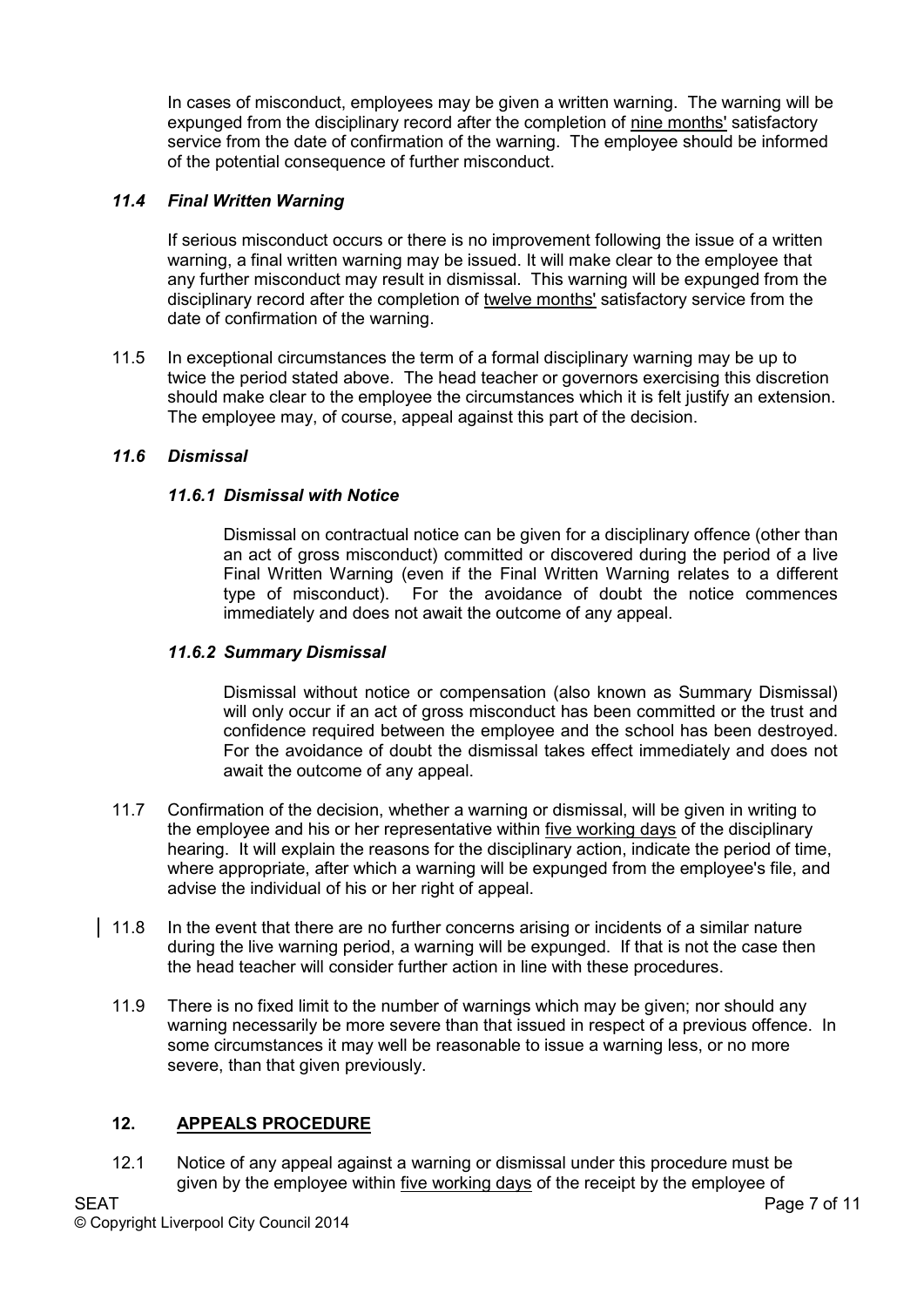written confirmation of the committee/head teacher's decision. The grounds of appeal should be clearly indicated.

- 12.2 An Appeal Committee will be convened without unreasonable delay and the employee will be invited to attend with five working days notice.
- 12.3 Any appeal against a decision by the Disciplinary Committee/head teacher shall be referred to the Governor Appeals Committee**.** This committee will comprise three governors who have not been part of any earlier decision. Where a matter is to be referred to a Governor Appeals Committee and the governing body is unable to meet the requirement for three governors to be present, the Appeals Committee may comprise two governors.
- 12.4 The Chair of the Disciplinary Committee/Head teacher will present all relevant information that was considered when the decision was reached, to the Appeals Committee.
- 12.5 Both parties may provide any additional information that may have been found and is relevant to the decision of the Disciplinary Committee. However such material should be submitted no later than three working days before the appeal hearing so the papers can be distributed and read in advance.
- 12.6 The Appeals Committee may allow or disallow the appeal or vary the decision appealed against but the pursuance of an appeal will not result in any greater sanction for the employee than that being appealed against.
- 12.7 The Appeals Committee will give thorough consideration to all the information presented to them and will inform all parties concerned of their decision in writing within five working days.
- 12.8 There will be no further right of appeal.

### **13. REFERRALS**

 The facts of any relevant case will be referred to the Disclosure and Barring Service or other relevant organisation as required, for their consideration.

#### **Appendix**

- 1. Disciplinary Hearing Procedure
- 2. Disciplinary Appeal Hearing Procedure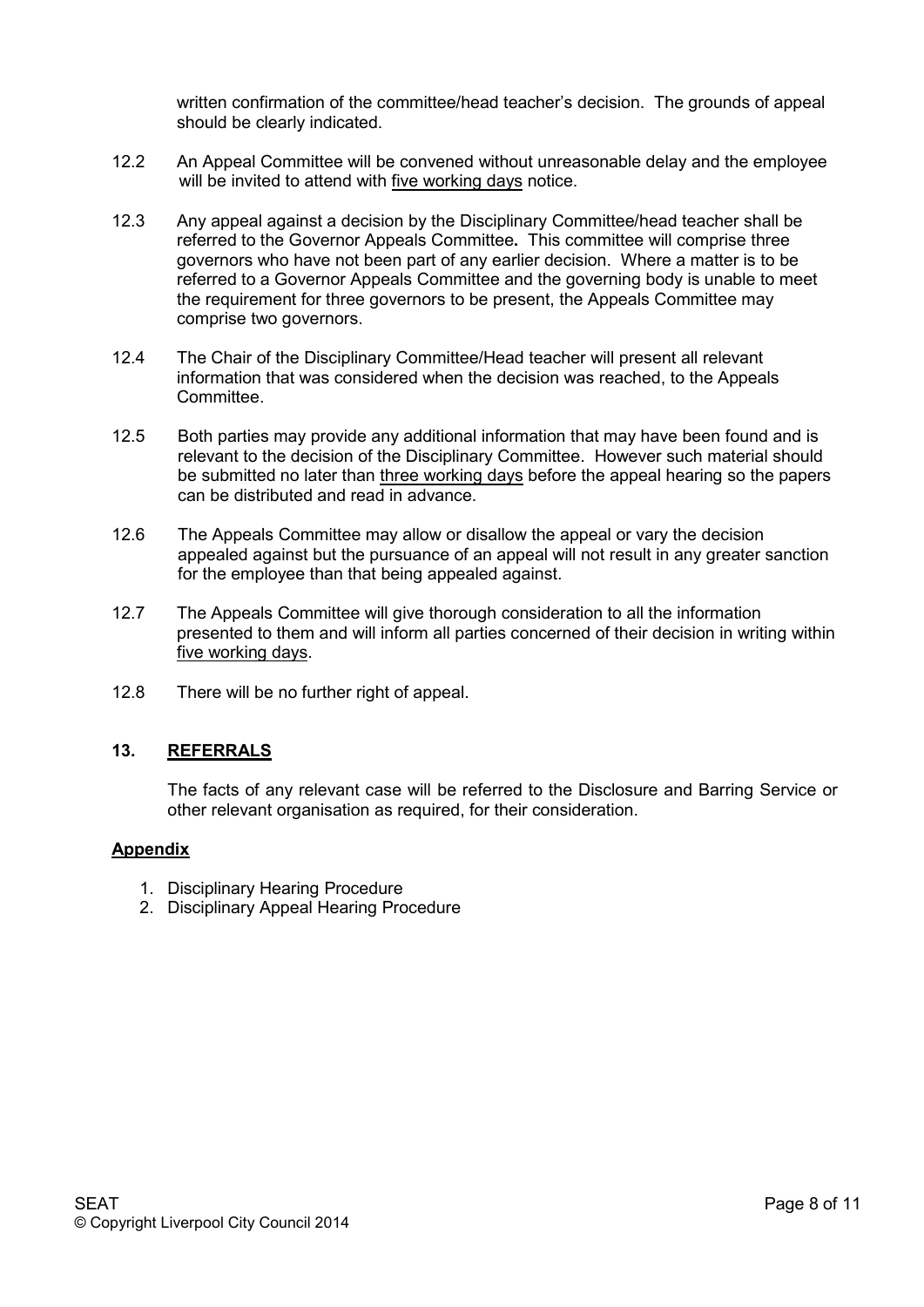**Appendix 1** 

# **PROCEDURE AT DISCIPLINARY HEARING**

- 1. Management's Opening Statement of Case.
- 2. Questions of Management's Opening Statement by the Employee and/or the Representative.
- 3. Questions by the Disciplinary Panel and/or their Adviser to Management
- 4. Questions by Management of its Witness(es).
- 5. Cross-Examination by the Employee or their Representative of Management's Witness (es).
- 6. Questions by the Disciplinary Panel and/or their Adviser.
- 7. Re-Examination of Witness (es) by Management.
- 8. Employee's Opening Statement of Case.
- 9. Questions of the Employee's Opening Statement by Management.
- 10. Questions by the Disciplinary Panel and/or their Adviser to Employee.
- 11. Questions by the Employee or the Representative of his/her Witness (es).
- 12. Cross-Examination by Management of the Employee's Witness (es).
- 13. Questions by the Disciplinary Panel and/or their Adviser.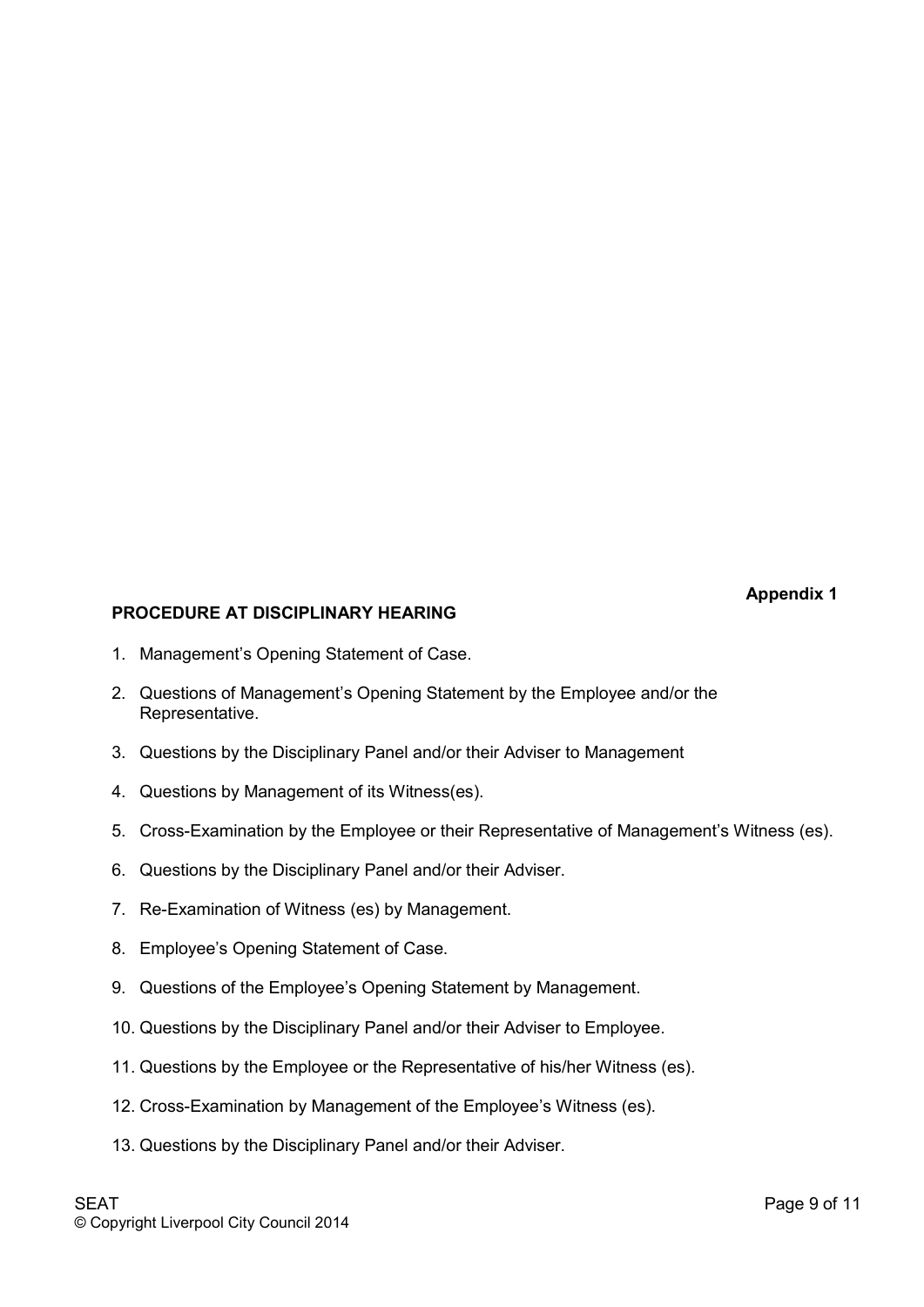- 14. Re-Examination of Witnesses by the Employee or the Representative.
- 15. Summing Up by Management.
- 16. Summing Up by the Employee or the Representative.
- 17. Disciplinary Panel retires to deliberate.
- 18. Decision given in writing within 5 working days.

### **Appendix 2**

## **PROCEDURE AT DISCIPLINARY APPEAL HEARING**

- **1. The employee (or representative) will outline his/her case for appeal.**
- **2. The deciding officer (or their adviser) may ask questions of the employee.**
- **3. The appeals panel may ask questions of the employee.**

### Witnesses

- 4. The employee will call his/her first witness who will give evidence.
- 5. The deciding officer (or their adviser) may question the witness.
- 6. The appeals panel may question the witness.
- 7. The employee (or their representative) may re-examine his/her witness.
- 8. The witness will leave the meeting unless required to remain by the chair of the appeals panel.
- 9. The procedure relating to the first witness will then be repeated for any further witnesses called by the appellant.
- **10. The deciding officer (chair of panel who made previous decision) will outline the response.**
- **11. The employee (or their representative) may ask questions of the deciding officer.**

## **12. The appeals panel may ask questions of the deciding officer.**

### Witnesses

13. The deciding officer will call his/her first witness who will give evidence.